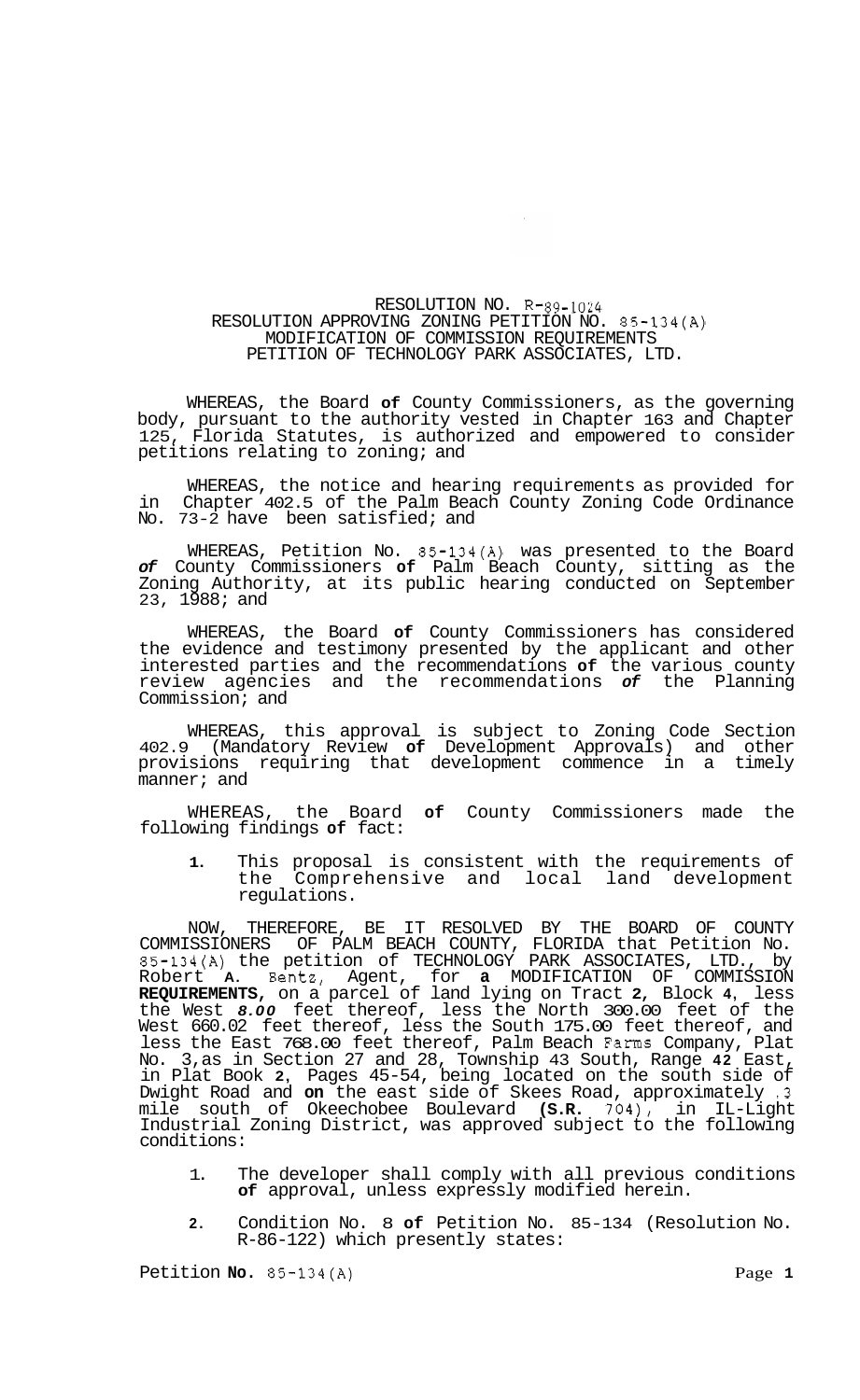118. The property owner shall construct:

- a) left turn lane, east approach on Dwight Road at Skees Road,
- b) left turn lane, north approach on Skees at Dwight Road and any remaining portion of Dwight Road from Jog Road to Skees Road as a 24 foot collector road standard section,

All concurrent with onsite paving and drainage improvements pursuant to a paving and drainage permit issued from the office of the County Engineer. **It** 

**Is** hereby amended **to** read as follows:

"The property owner shall construct:

- a) left turn lane, east approach on Dwight Road at Skees Road: and
- b) left turn lane, north approach on Skees Road at Dwight Road.
- c) Dwight Road to extend **to** future Jog Road Extension as an eighty (80) foot collector road.

All concurrent with onsite paving and drainage improvements for Parcel **B** pursuant to a paving entrance permit issued from the offices of the County Engineers.

- **3.** Condition **No. 9** of Petition **No.** 85-134 (Resolution **No.**  R-86-122) which presently states:
	- **'l9.** The property owner shall provide Palm Beach County a road drainage easement within the project's internal lake system for legal positive outfall to accommodate the runoff of Dwight Road and Jog Road along the property frontage and for a maximum 400 foot distance each side of the property boundary lines along Dwight Road and **Jog Road.** The drainage system within the project shall have sufficient retention/detention capacity to accommodate the ultimate Thoroughfare Plan Section road drainage runoff and be subject to all governmental agency requirements. **If**

**Is** hereby amended to read as follows:

"The property owner shall provide Palm Beach County a road drainage easement within the project's internal lake system for legal positive outfall to accommodate the runoff of Dwight Road along the property frontage and for a maximum 400 foot distance each side **of** the property boundary lines **along** Dwight Road. The

Petition **No. 85-134 (A) Page** 2